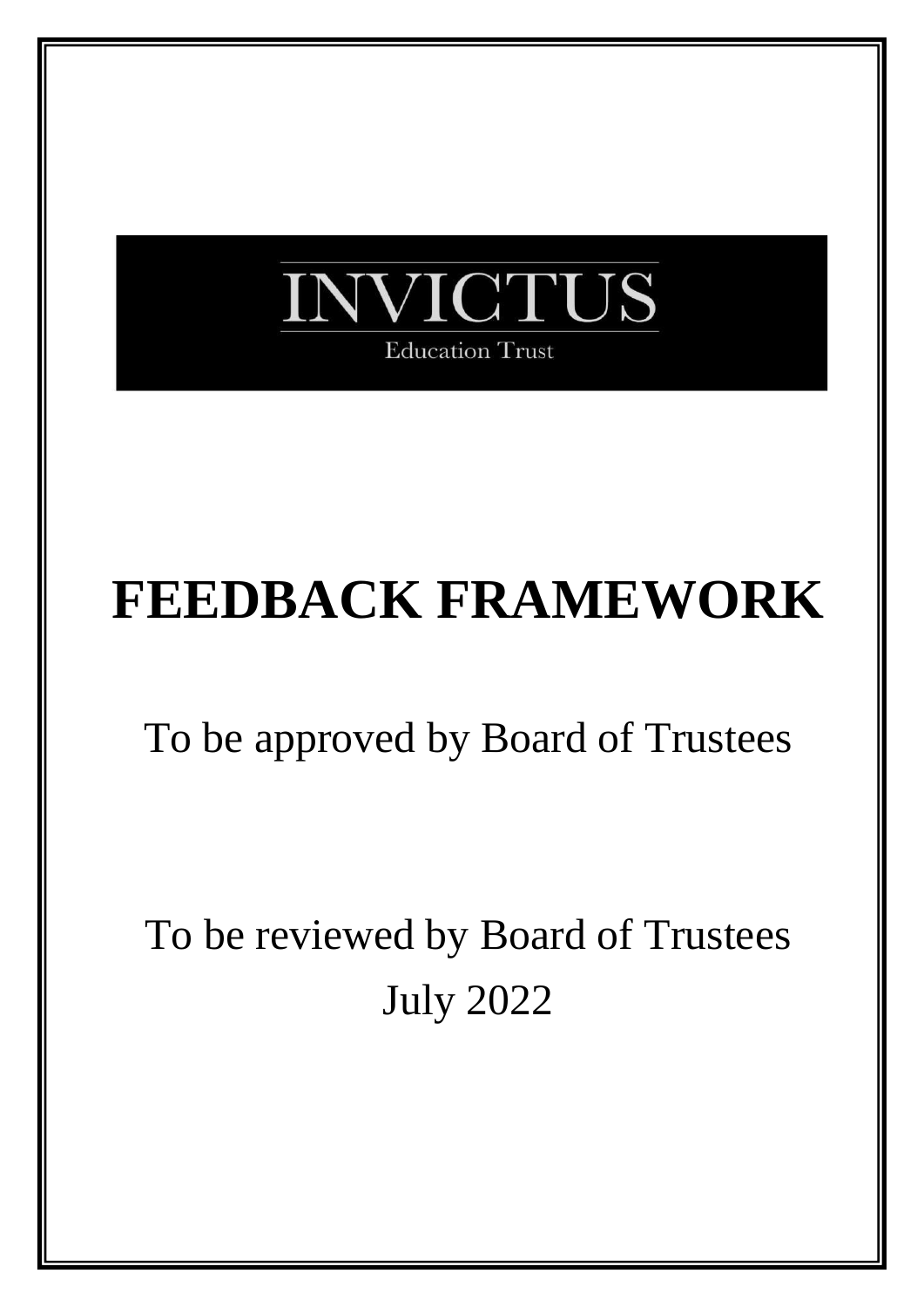### **Contents Page** 1. [Framework](#page-2-0) Principles 2 2. Subject Specific [Feedback](#page-2-1) 2 3. Invictus [Feedback Framework](#page-2-2) 2 4. [Responsibilities](#page-4-0) 4 5. Review [of Policy](#page-4-1) 4

#### **Appendices**

| Appendix 1 – Teacher Stamp Template   |  |
|---------------------------------------|--|
| Appendix 2 - AFL Seating Plan         |  |
| Appendix 3 – Take 5                   |  |
| Appendix 4 – Literacy Marking Symbols |  |
| Appendix 5 – Covid-19 Amendments      |  |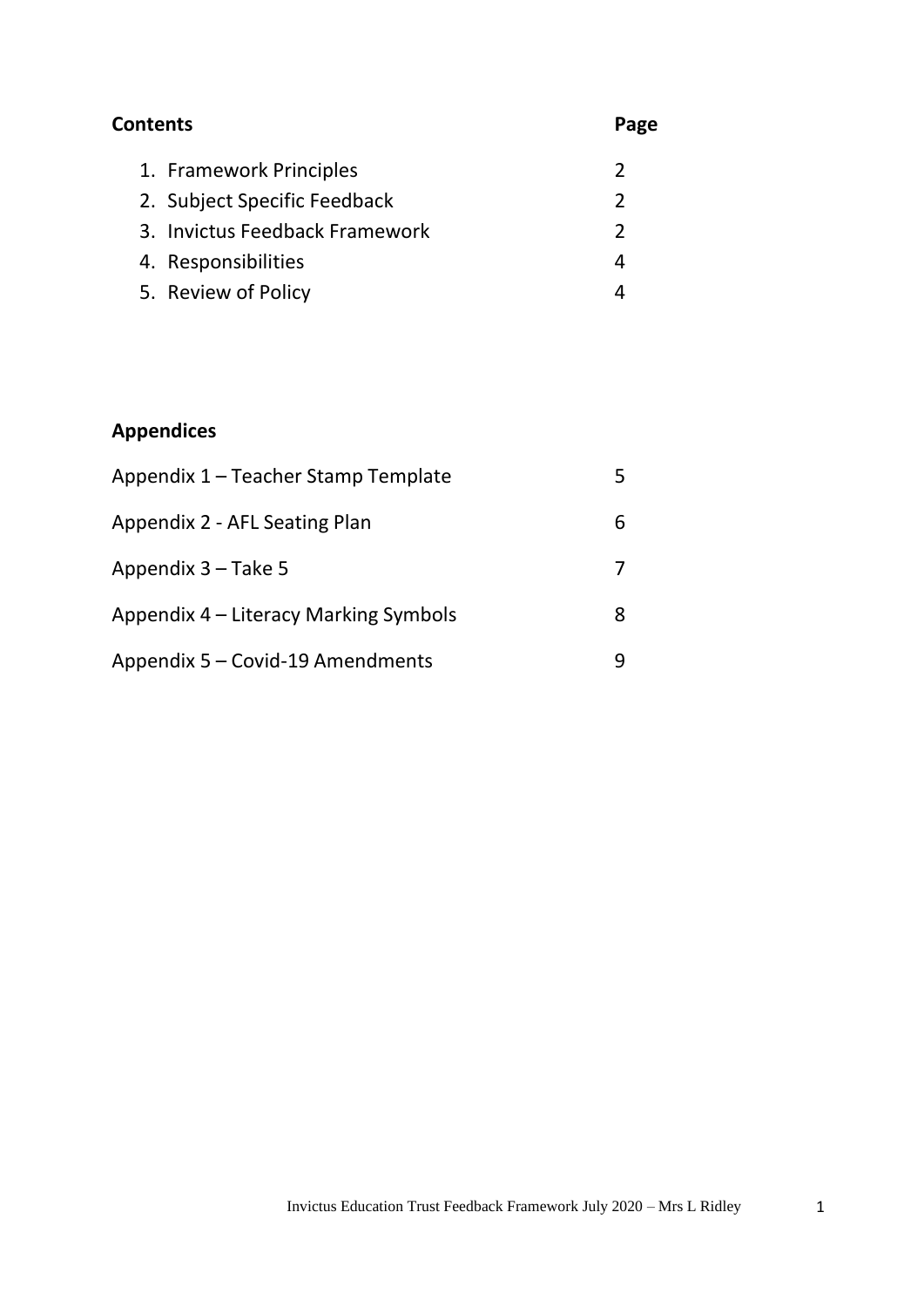# <span id="page-2-0"></span>**1. Framework Principles**

The Invictus Education Trust Feedback Framework is based on the following core principles:

- Quality feedback is **meaningful, manageable and motivational**
- A **shorter feedback loop** for students through live marking. Students receive immediate feedback which helps eliminate misconceptions
- The feedback given links to **department specific** requirements
- Positive impact on the **progress** of each student

# <span id="page-2-1"></span>**2. Subject Specific Feedback**

Within the following framework, each subject area hasthe opportunity to provide some feedback from assessments in a format that meets their individual requirements. This ensures that pupils receive relevant and appropriate feedback to improve and develop their learning in each subject area.

# <span id="page-2-2"></span>**3. Invictus Feedback Framework**

#### **The following framework is given to provide clarity for expectations of feedback across the Trust.**

**Live feedback** takes place at an appropriate point in the lesson, suitable to a given task. There are two main elements to this:

1. A teacher stamp (see Appendix 1) is used to mark a selection of answers in lessons during a set task, to provide feedback which includes a challenge in **RED** pen for pupils to respond to in **GREEN** pen. Particular attention can be made to Pupil Premium students who may be approached first and prioritised during live marking.

2.During GRIT (Growth, Resilience, Independent Task) time within the lesson, a selection of different pupils should be chosen to assess their progress on the task, giving a holistic view of the class progress. The work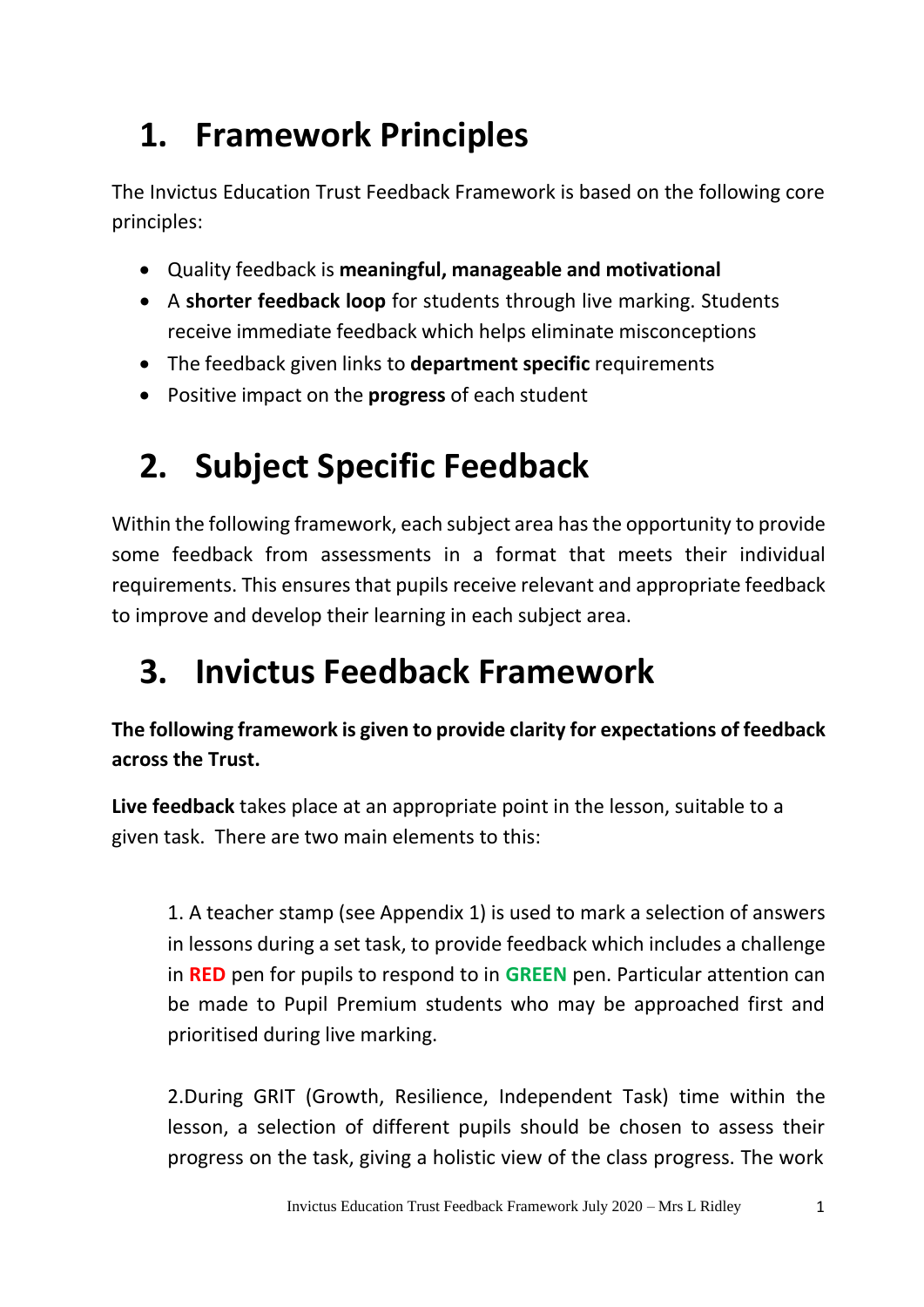observed need only be initialled by the teacher and a summary of the feedback can be collated on an AFL seating plan for the class (see Appendix 2). This can be added to over the course of the term. This record is then kept in a folder OR on the online platform for your school from which teacher planning can be further informed and amended, considering the progress made and interventions required. Students complete the GRIT in **PURPLE** pen (where a written task is appropriate) and can amend their answer in response to whole class verbal feedback in **GREEN**.

**Feedback from assessments** must use an agreed departmental or school feedback format for a consistent approach. Data is inputted three times over the year in line with the calendared assessment points. A set of books or tests may be marked for this purpose to inform the current progress grade. Departments **can continue the use of the stamp** for this form of feedback or can use a previously agreed format specific to them e.g. whole class feedback sheets or use of assessment objectives.

Marks awarded should be recorded on your school's learning platform and progress grades indicated on target stickers at each assessment point.

Once completed, plan for reflective time for the students to review their own work against the feedback and share good practice. There is the opportunity here for further questioning or self-assessed DIRT responses in workbooks.

#### **Work must be marked regularly:**

**Live feedback** should take place at an appropriate time in the lesson. This could be during GRIT time. Staff should aim to have used live marking **with all students at least once per half term.**

For those teachers who only see a class **once a week,** ensure that each student has live feedback over the course of a **term.**

**Feedback from Assessments** should take place **once a term** in a format that suits the department alongside the criteria found above in line with calendared assessment dates.

**Year 12 & 13 –** students should receive detailed, **written feedback twice a**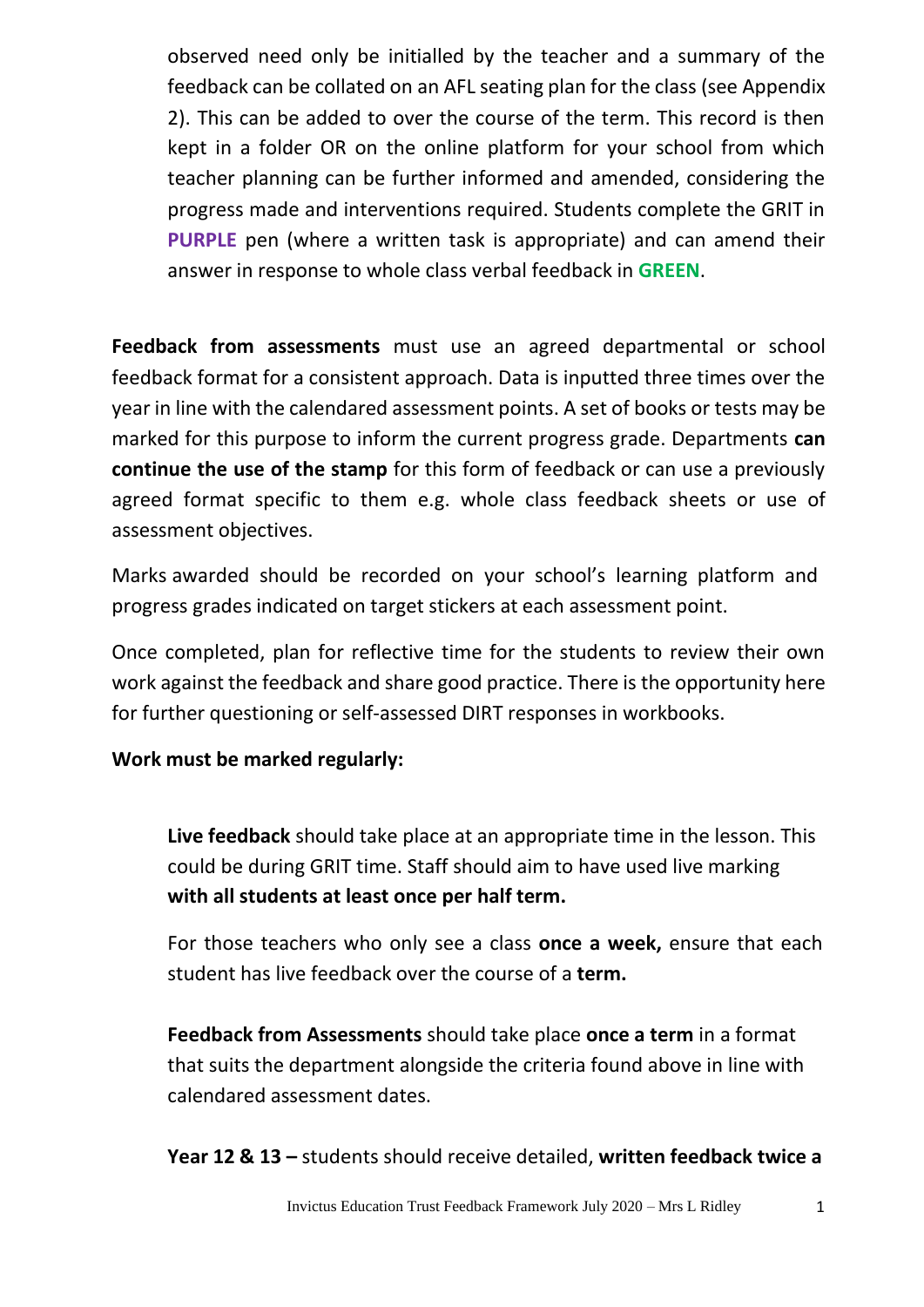**half term** in a form that suits the department, alongside the **live marking** which should take place **each week.**

Work can be marked for **literacy** in both the live and assessment feedback. Literacy marking should be subject, ability and task appropriate. Encouraging students to check their work and 'take 5' (see Appendix 3) to make their own changes before it is accepted for submission, can reduce the workload for staff. Students can amend the changes in **GREEN** pen, as a result of the check. Students will require time to 'take 5' for an extended piece of writing. In live feedback, dot marking can be utilised where a literacy error is simply marked with a dot or is highlighted for students to correct. In detailed assessment feedback, literacy codes could be utilised (see appendix 3 for notations).

**Peer and Self-assessment** are valuable ways of developing pupil understanding of their own progress and assessment criteria. This can be evidenced in classwork or homework.

### <span id="page-4-0"></span>**4. Responsibilities**

**Class Teachers** are expected to feedback according to the requirements above and follow any specific department policies. This marking can inform planning.

**Curriculum Area Managers** are responsible for producing any feedback templates for their subject area(s) where required. They are also responsible for ensuring that teachers in their department understand how to mark and assess accurately. This will be monitored through Department Health Checks and work scrutiny.

**SLT** will lead the monitoring of this framework through the departmental Line Management processes and SLT Health Checks. Members of SLT responsible for Teaching and Learning will report to Governors and members of the Trust on how the framework is implemented.

## <span id="page-4-1"></span>**5. Review of Policy**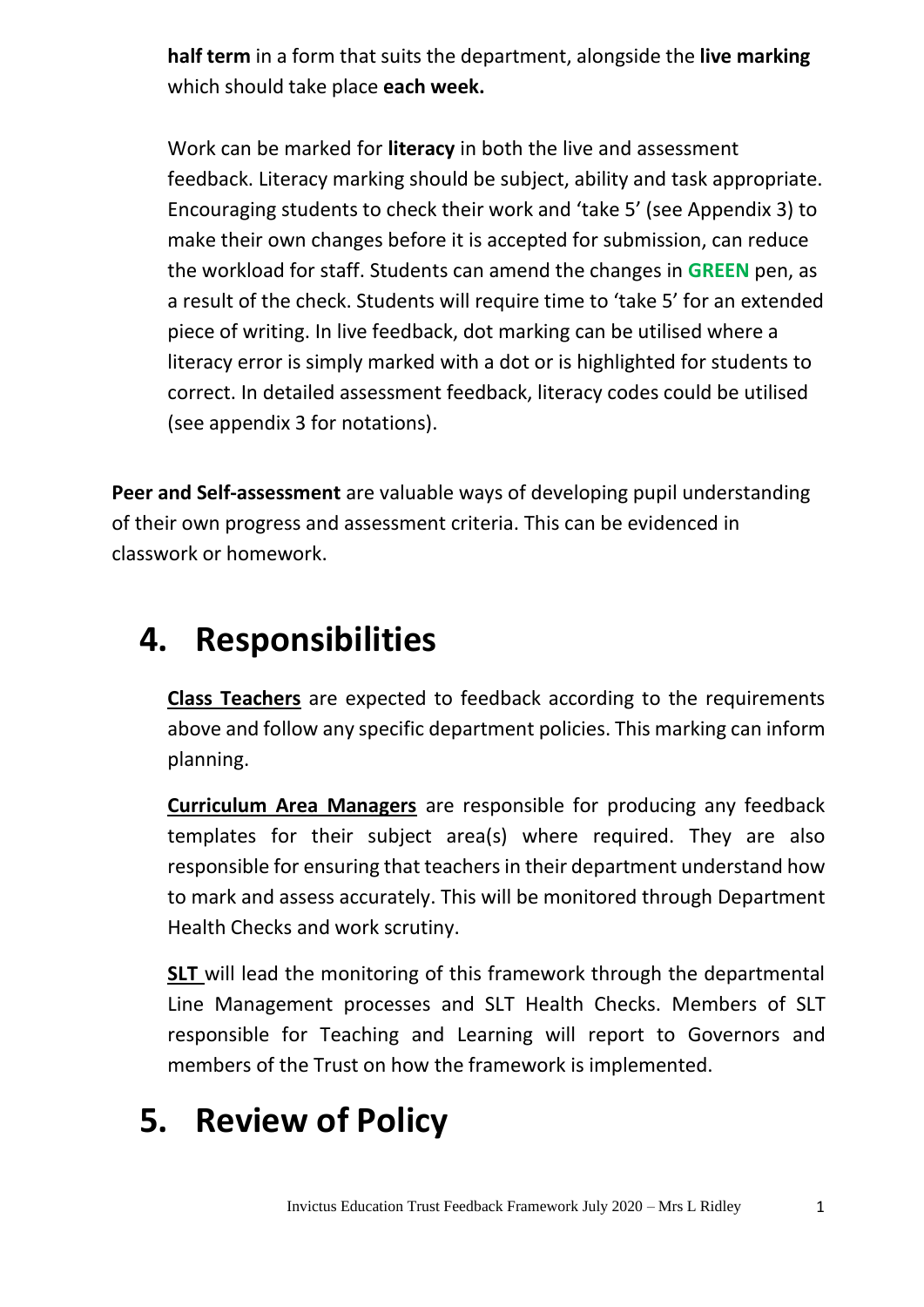This policy is reviewed annual by Invictus Education Trust Board of Trustees. We will monitor the application and outcomes of this policy to ensure it is working effectively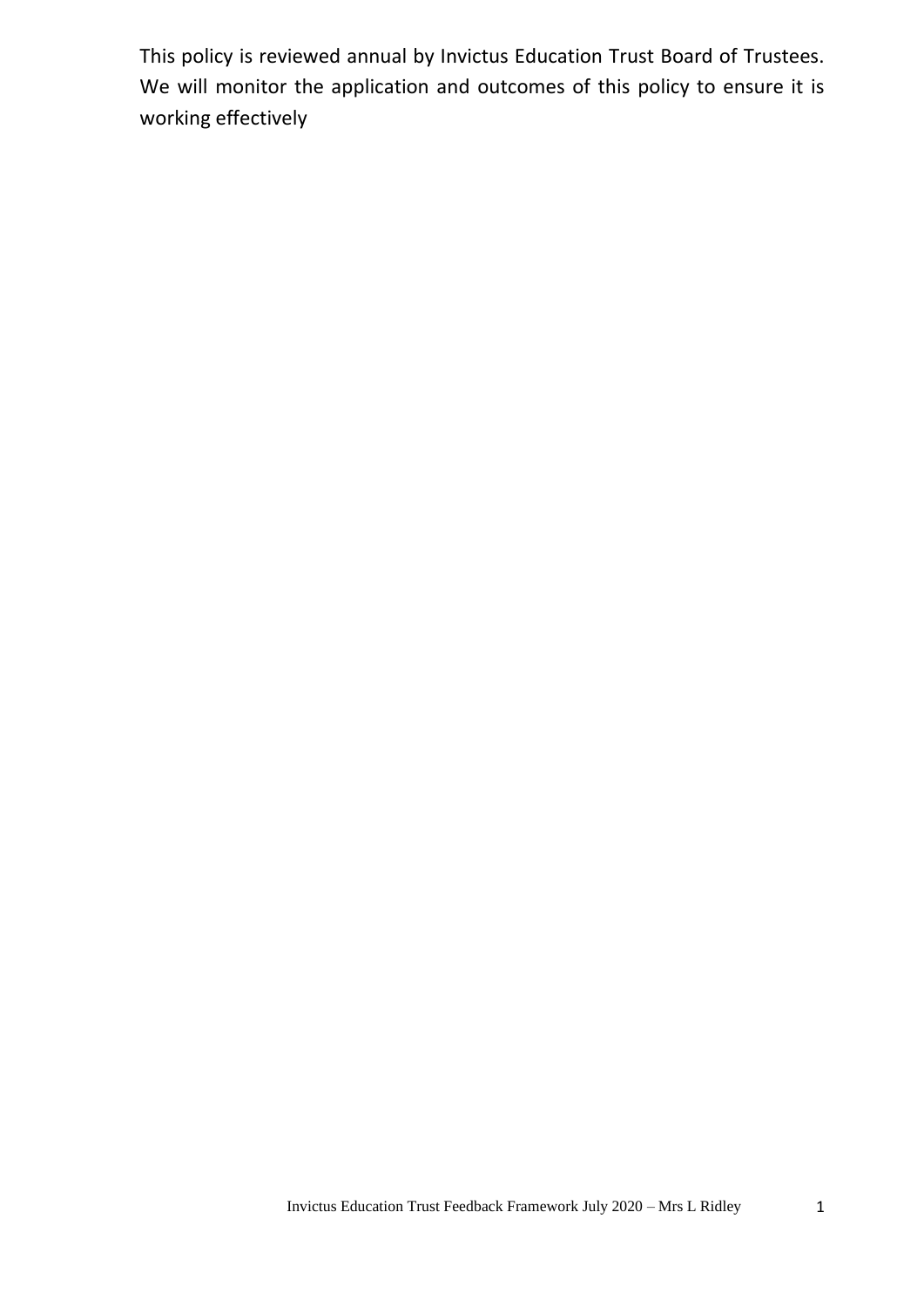### **Assessment and Planning**

**Think carefully about this feedback. It will help you improve your work, and it will help me plan your next lessons and homework What you are doing really well: To move forward, you and I will focus on… I challenge you now to… Set out your response to the challenge below**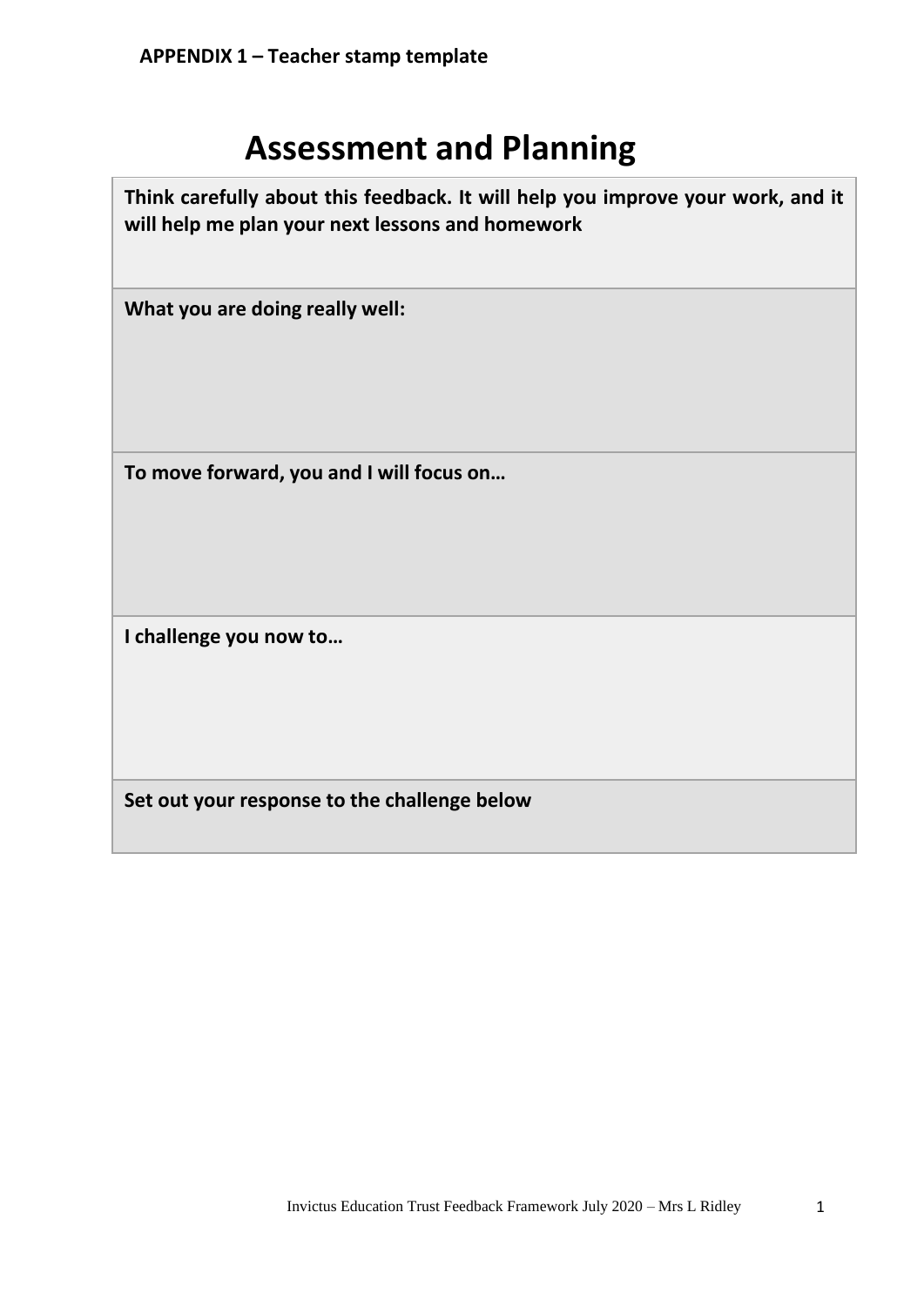### **Appendix 2 – AFL Seating Plan**

**Blank Template** 

Live AFL Plan:



| Whole class misconceptions                        |  |
|---------------------------------------------------|--|
| Teaching points moving forward and time<br>frames |  |
| SEND/PP/MA targets                                |  |
| Intervention required                             |  |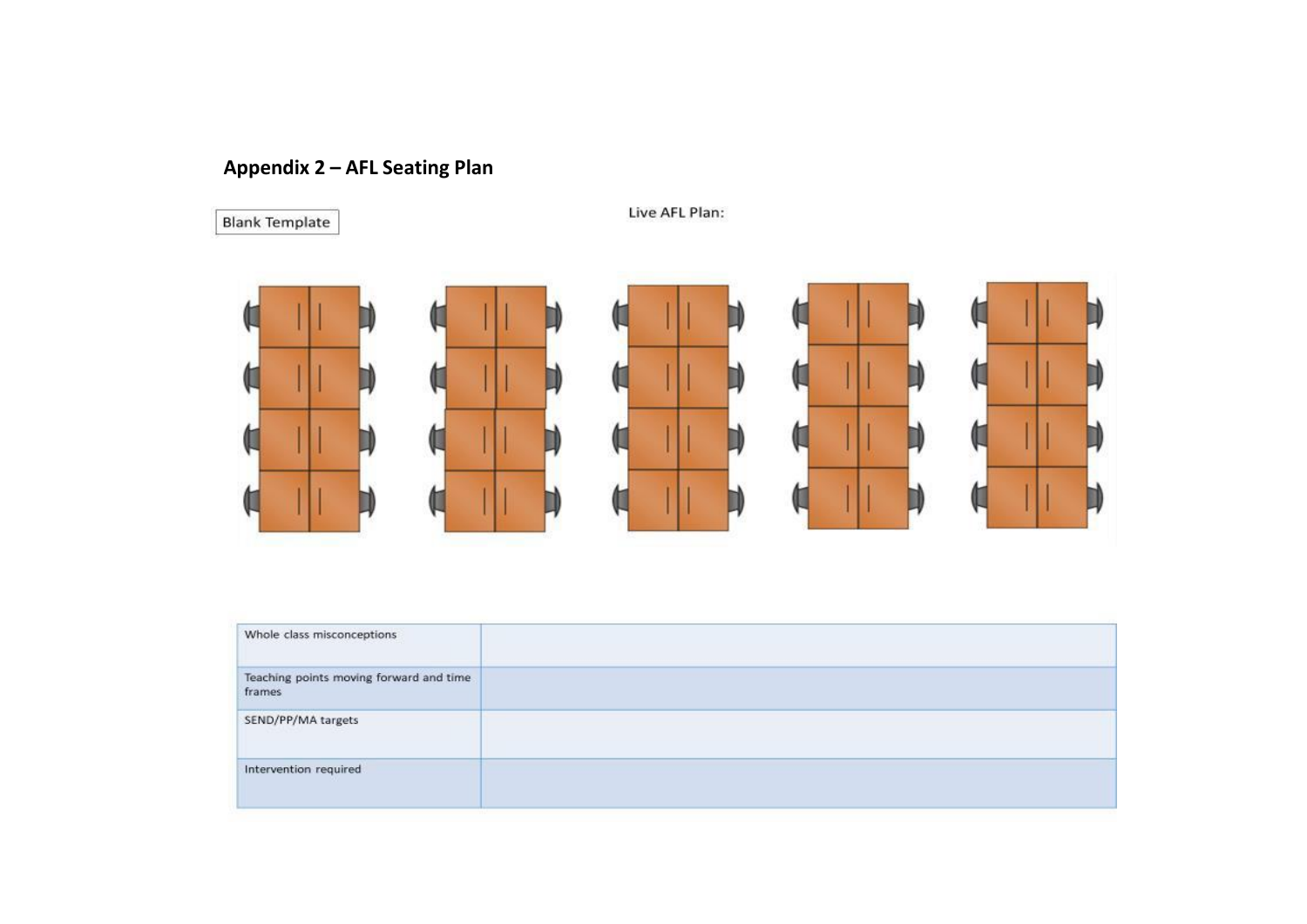#### **APPENDIX 3**



- Students make 5 changes in green pen, students should be asked to resubmit their work if this is not completed when asked.
- The 'take 5' prompts should be used to encourage student independence and can be adapted to suit subject areas if necessary.
- 'Take 5' displayed in every classroom and/or use as part of PPT slides to reduce copying costs.
- Allow students to regularly have 5 minutes for proofreading/Take 5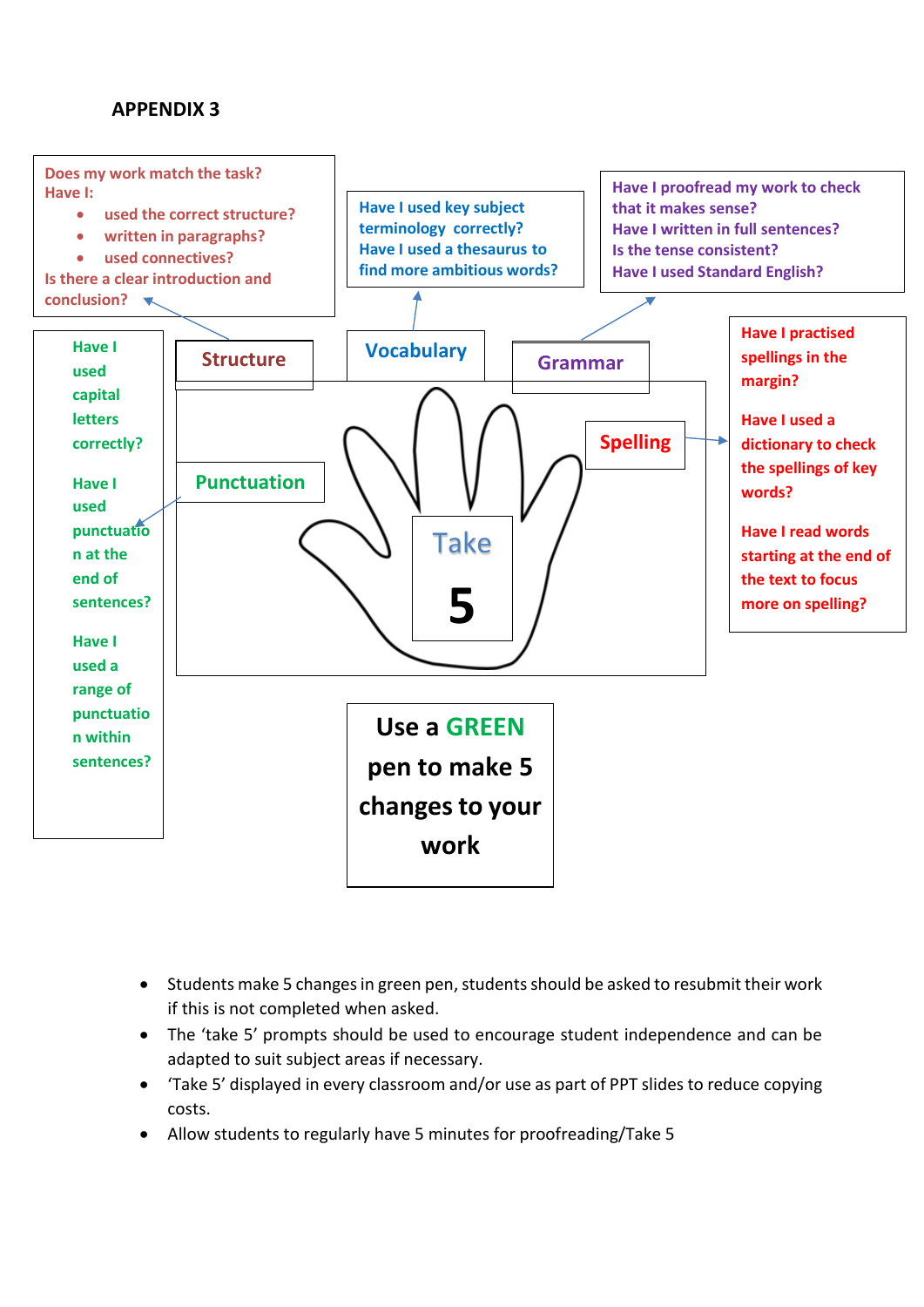# **Literacy Marking Symbols:**

The appropriate word/place in the sentence will be circled and this symbol written in the margin:

- **CL** Put the capital letter in or check you have used it correctly
- **SP** Change your spelling mistake
- **P** Change your punctuation mistake
- **//** A new paragraph is needed in the place marked
- **G** How do you need to change your grammar?
- **^** What have you missed out above?
- **??** What does this mean? Explain.
- $M/\sqrt{1}$  The sentence does not make sense.
	- On longer, more substantial pieces of work, these symbols could be applied.
	- Members of staff are not expected to correct every single mistake. 5 corrections in each piece of work or a section of work could be annotated.
	- Students should be given time to make corrections and demonstrate that they have learned from these mistakes in future learning.
	- Literacy marking should be subject, ability and task appropriate.
	- Students should be encouraged to check their work and 'take 5' to make their own changes. This will foster independence, reduce teacher workload, and enable students to correct misunderstandings.